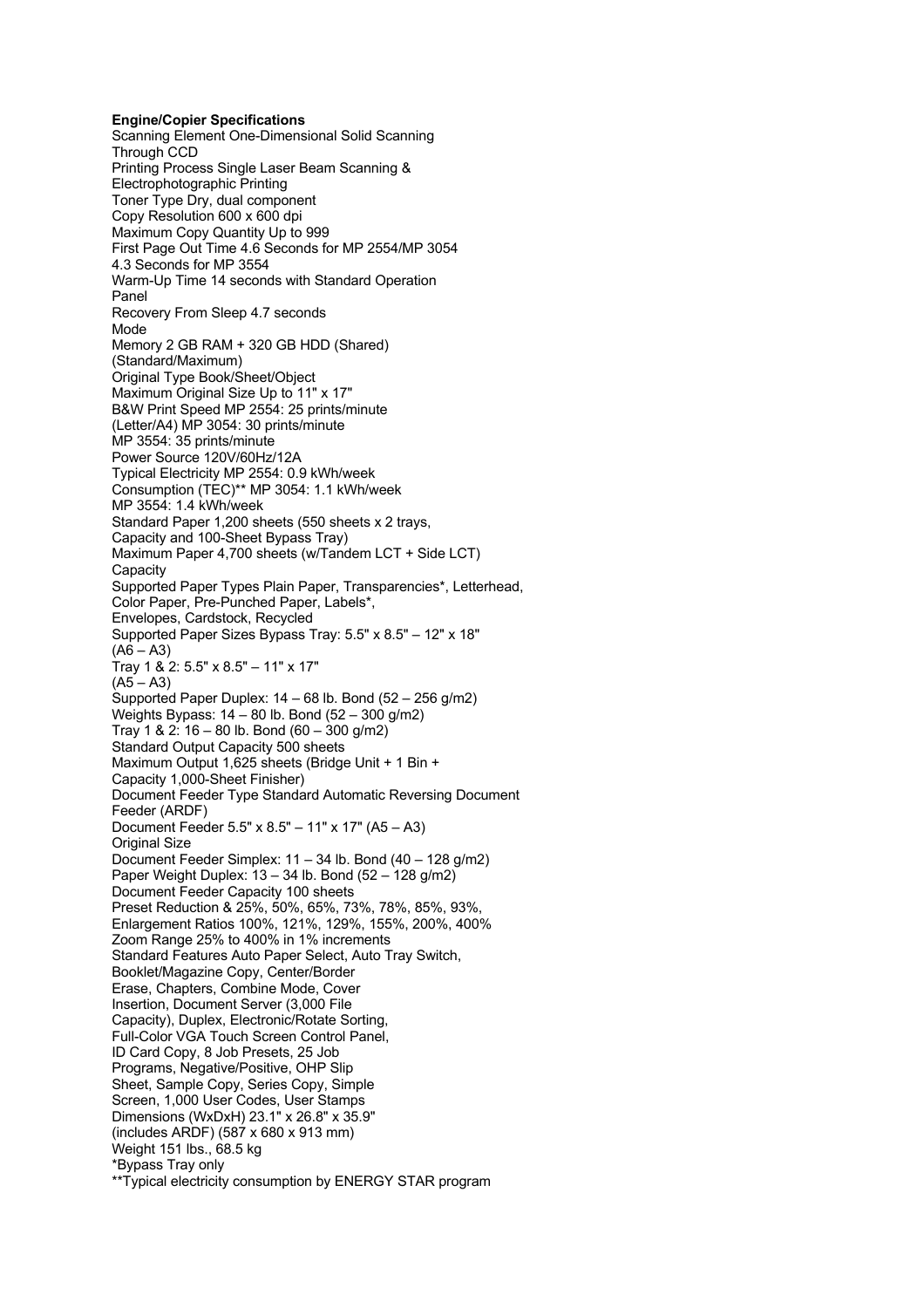## **Print Specifications (Standard)**

Processor Speed 533MHz Connection Type Standard: 10Base-T/100/1000BaseTX Ethernet, USB2.0 (2 ports on back of device, 1 port on Operation Panel), SD slot on Operation Panel, USB2.0 Type A, USB2.0 Type B, & SD Card Slot Optional: IEEE 802.11a/b/g/n Wireless LAN, USB Device Server (second NIC), & IEEE 1284 Parallel Network Protocols TCP/IP (IPv4, IPv6), IPX/SPX\* Supported Operating Windows Vista/7/8/XP, Windows Server Systems 2003/2003R2/2008/2008R2/2012/2012R2; Netware\* 6.5 or later, Unix Filters for Sun Solaris, HP-UX, SCO OpenServer, Red Hat Linux, IBM AIX, Mac OS X 10.6 or later, SAP R/3, NDPS Gateway, IBM iSeries/AS/400® using OS/400 Host Print Transform, Citrix Presentation Server 4.5/ Citrix Xen App 5.0, 6.0, 6.5 Device Management Web Image Monitor, Embedded @Remote, Utilities @Remote Office Appliance, @Remote Enterprise Pro, Device Manager NX Lite and Accounting, Device Manager NX Pro and Enterprise Printer Languages Standard: PCL5e/6, Optional: Adobe PostScript 3®, IPDS & XPS Print Resolution Up to 1200 x 1200 dpi Font Support PCL5e/6: 45 Scalable Fonts, 13 International Fonts PS3: 136 Roman Fonts (optional) IPDS: 108 Roman Fonts (optional) Standard Features Sample/Locked/Hold/Stored Print \*Requires optional SD Card for Netware

## **Scan Specifications (Standard)**

Scan Speed 200/300 dpi: 79 ipm (Letter) (B&W & Full Color) 200/300 dpi: 80 ipm (A4) Scan Resolution Color & B/W: Up to 600 dpi TWAIN: Up to 1200 dpi Platen Size Up to 11" x 17" Connection Type Standard: 10Base-T/100/1000BaseTX Ethernet Optional: IEEE 802.11a/b/g/n Wireless LAN Protocol TCP/IP, NCP\*, SMB, SMTP, POP, LDAP, FTP, IMAP4 File Formats Single and Multi-Page TIFF/PDF, High Compression PDF, PDF/A and Single-Page JPEG Standard Features Embedded Scan-to-Email/Folder/URL, TWAIN and Color Scanning \*Requires optional SD Card for Netware **Fax Specifications (Option)**

## **Fax Option Type M12**

Circuit PSTN, PBX Compatibility ITU-T G3 ResoIution 200 x 200/100 dpi 400 x 400 dpi (optional) Compression Method MH, MR, MMR, JBIG Scanning Speed (LEF) Up to 68 spm (Letter/A4) Modem Speed 33.6 Kbps with auto fallback Transmission Speed G3: 3 seconds per page (MMR Compression) G3: 2 seconds per page (JBIG Compression)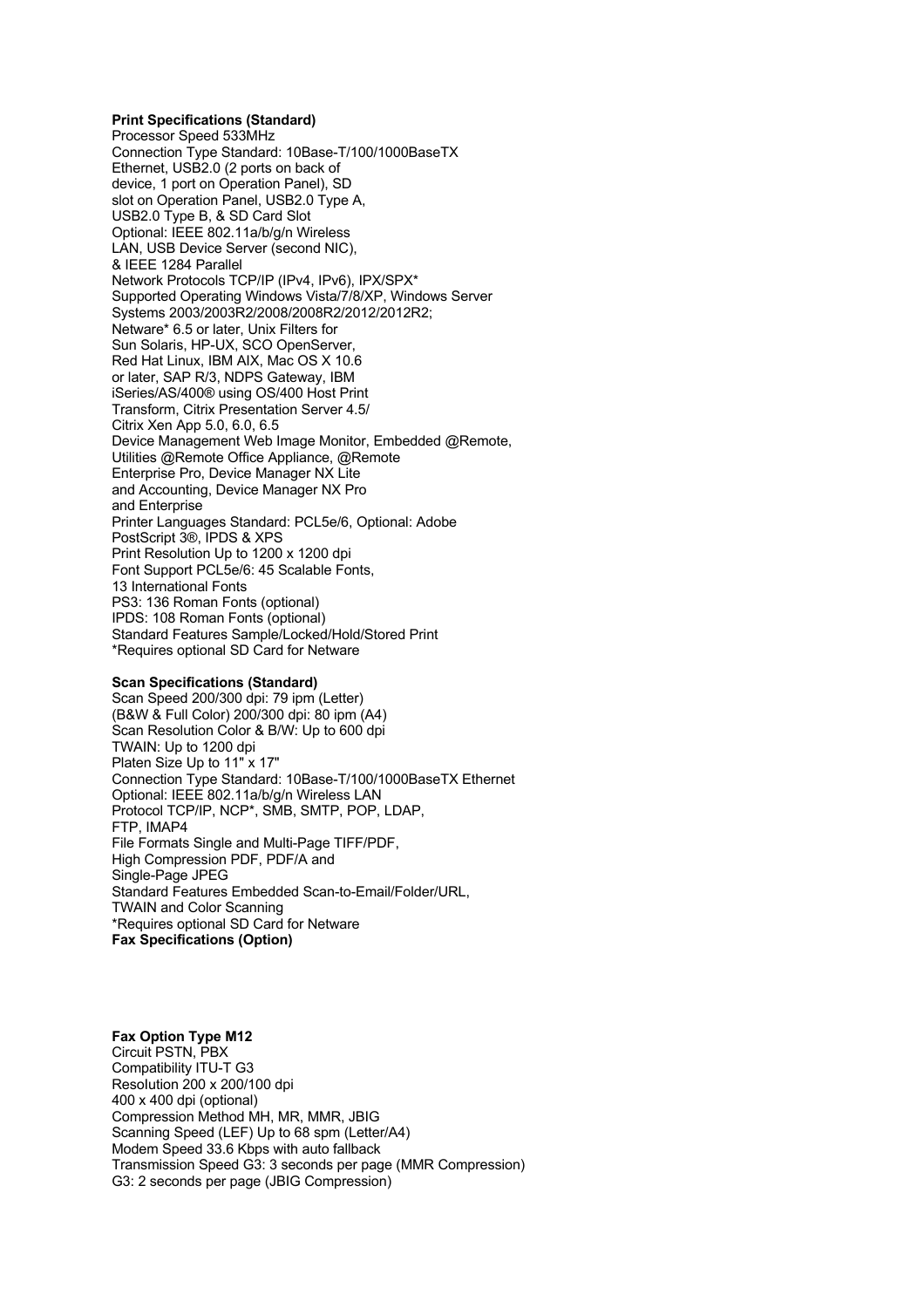SAF Memory 4 MB standard/60 MB maximum 320 pages/4,800 pages Max Auto Dials 2,000 Group Dials 100 (max. 500 numbers per group) Standard Features Dual Access, Duplex Reception, Image Rotation, 1 Hour Backup, LAN-Fax Capability, Internet Faxing (T.37), IP Faxing (T.38), Fax Forwarding to E-Mail/HDD/Folder Optional Features Simultaneous Operation of up to 3 lines  $(G3 \times 3)$ **Security Features (Standard)** DOSS, HDD Encryption, S/MIME, IPsec Communication, Locked Print Password Encryption, Address Book Encryption, SSL, User Authentication, Quota Setting/Account Limit, SNMP v3, SMTP over SSL and PDF encryption **Optional Hardware Accessories Paper Handling & Cabinet Options One-Tray Paper Bank (PB3150)1 5** Paper Capacity 550 sheets x 1 tray Supported Paper Sizes  $5.5" \times 8.5"$  to  $11" \times 17"$  (A5 – A3) Supported Paper Weight 16 – 80 lb. Bond/166 lb. Index (60 – 300 g/m2) Dimensions (WxDxH) 23.1" x 27" x 4.7" (587 x 685 x 120 mm) **Two-Tray Paper Bank (PB3220)1** Paper Capacity 1,100 sheets (550 sheets x 2 trays) Supported Paper Sizes 5.5" x  $8.5$ " to 11" x 17" (A5 – A3) Supported Paper Weight 16 – 80 lb. Bond/166 lb. Index (60 – 300 g/m2) Dimensions (WxDxH) 23.1" x 27" x 9.7" (587 x 685 x 247 mm) **Tandem Large Capacity Tray (PB3230)1** Paper Capacity 2,000 sheets (1,000 sheets x 2) Supported Paper Sizes 8.5" x 11" (A4) Supported Paper Weight  $16 - 80$  lb. Bond/166 lb. Index (60 – 300 g/m2) Dimensions (WxDxH) 23.1" x 27" x 9.7" (587 x 685 x 247 mm) **Side Large Capacity Tray (RT3030)4** Paper Capacity 1,500 sheets Supported Paper Sizes 8.5" x 11" (A4) Supported Paper Weight  $16 - 80$  lb. Bond/166 lb. Index  $(60 - 300 \text{ g/m2})$ Dimensions (WxDxH) 13.4" x 21.4" x 11.4" (340 x 545 x 290 mm) **Cabinet Type F1** Dimensions (WxDxH) 23.1" x 26.7" x 10" (586 x 679 x 256 mm) Weight Less than 29.3 lbs. (13.25 kg) **Output Trays & Finisher Options Internal Shift-Sort Tray (SH3070)2** Paper Capacity 250 sheets (8.5" x 11" or smaller) (A4 – A5) 125 sheets (8.5" x 14" or larger) (B4 – A3) Supported Paper Sizes 5.5" x  $8.5$ " to 12" x 18" (A6 – A3) Supported Paper Weight 14 – 80 lb. Bond/166 lb. Index (52 – 300 g/m2) **Bin Tray (BN3110)** Supported Paper Sizes 5.5" x 8.5" to 11" x 17" (A6  $-$  A3) Supported Paper Weight 14 – 80 lb. Bond/166 lb. Index (52 – 300 g/m2) Paper Capacity 125 sheets **250-Sheet Internal Stapleless Finisher (SR3180)2** Supported Paper Sizes 5.5" x 8.5" to 12" x 18" (A6 – A3) Supported Paper Weight  $14 - 80$  lb. Bond/166 lb. Index  $(52 - 300 \text{ g/m2})$ Stack Capacity 250 sheets (8.5" x 11" or smaller) (A4) 125 sheets (8.5" x 14" or larger) (B4 – A3) Bind Paper Size 8.5" x 11" to 11" x 17" (A4 – A3) Bind Paper Weight  $17 - 20$  lb. Bond  $(64 - 80)$  g/m2) Bind Capacity Up to 5 sheets Bind Position Top Dimensions (WxDxH) 17.1" x 20.3" x 5.9" (435 x 515 x 150 mm) **500-Sheet Internal Finisher (SR3130)2** Supported Paper Sizes 5.5" x  $8.5" - 12"$  x 18" (A6 - A3) Supported Paper Weight 14 – 80 lb. Bond/166 lb. Index (52 – 300 g/m2) Stack Capacity 500 sheets (8.5" x 11" or smaller) (A4) 250 sheets (8.5" x 14" or larger) (B4 – A3) Staple Paper Size 8.5" x  $11$ " to  $11$ " x  $17$ " (A4 – A3) Staple Paper Weight  $14 - 28$  lb. Bond  $(52 - 105 \text{ g/m2})$